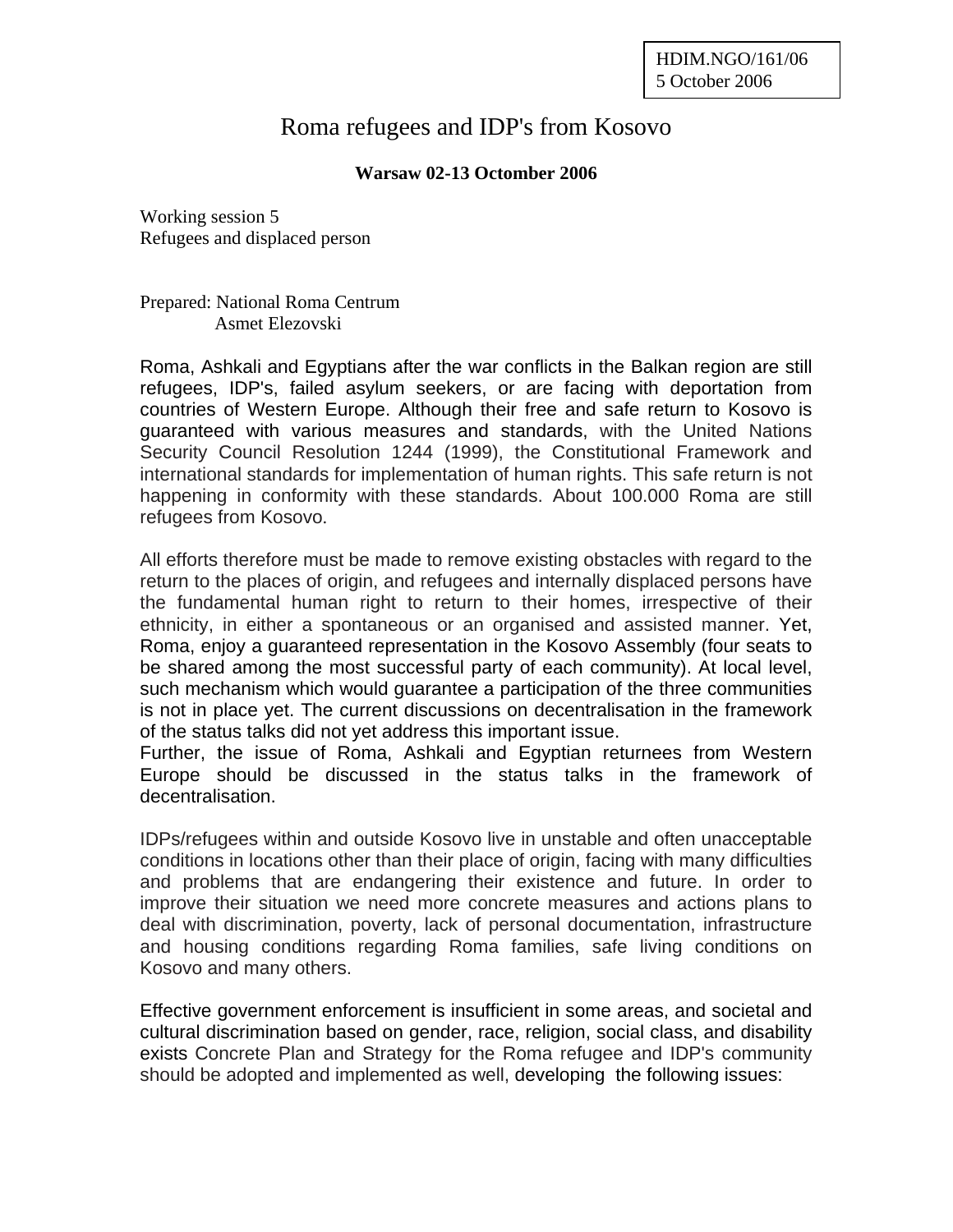- **Implementation of adopted documents and regulations with** international character on a national and local level, because although various conventions, resolutions and agreements are signed, they must be reviewed in practice
- Effective monitoring of human rights issues should be realized and accomplished by the international community, and Roma NGO's, in order to detect violations and mistreatments towards the Roma community.
- Political participation and representation of Roma in decision making bodies and to establish other equality bodies for minorities on Kosovo
- Civil registration and lack of personal documentation among the Roma community must be solved due to the proper statistic database for census or elections on Kosovo, and the fact that personal documentation is condition for performing other civil rights.
- **Special programmes for return and reintegration of Roma, Ashkali and** Egyptians (RAE) on Kosovo, based upon free will and real opportunity to integrate in the society.
- To assist to IDP's and returnees to repossess their real estate and personal property on Kosovo as pre-condition for normal living or to secure for them normal living standards and housing if needed in other possible areas.

What is deferring the implementation of all documents related with the status of minorities on Kosovo, or the situation of Roma refugees and IDP's. Current situation must be taken seriously and urgently solved, because after 7 years of the Kosovo crisis the problem is still existing, few steps were taken in practice but the number of refugees and IDP's is still very high. Although many refugees from the Roma community have applied for asylum in FYR of Macedonia, in most of the cases they were rejected and they were faced with immediate banishment from the territory of FYR of Macedonia right after the negative reply. Most probably, the main reason for their rejection was the visit to their homes in Kosovo, provided by UNHCR, but in reality, Kosovo is not a safe territory. There is legal vacuum for their situation, they can not back on Kosovo where their homes are ruined, and in FYROM are rejected as applicants for asylum, their status is not defined again. Proper solution must be found, because once again are facing with banishment, where should they go? The started negotiations for the final status of Kosovo by the special emissary, Marrti Ahtisaari, hasn't produced not a single statement containing precise plan about the Roma as an ethnicity on Kosovo yet. We all should be aware that was happening to the Roma refugees is a defeat for all of us. The negotiations for the final status of Kosovo, are already ongoing, although the Roma as entity are not included, but on the other hand if Kosovo is promoting multiethnicity then it should provide safe and secure living conditions for all citizens regarding the nationality.